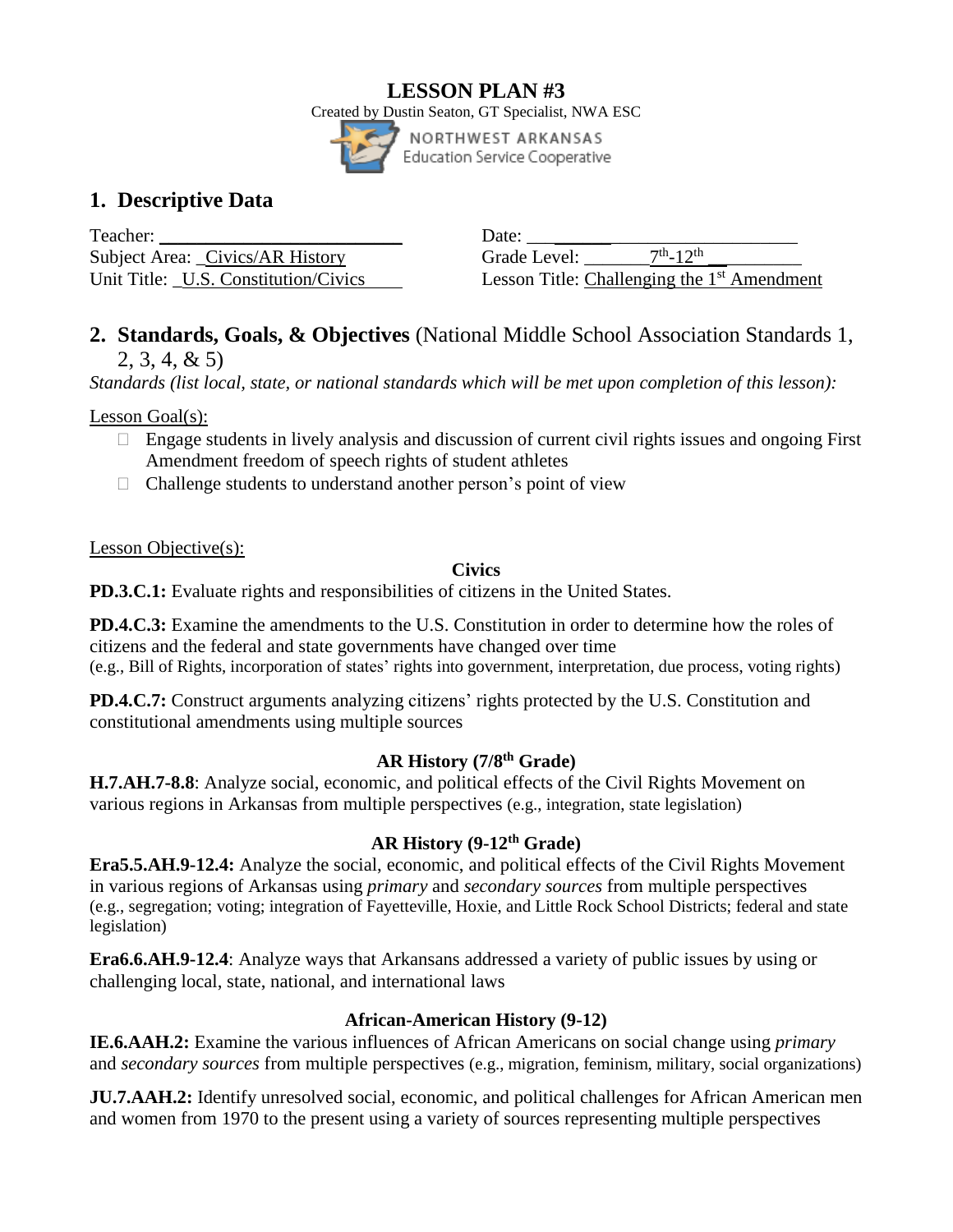## **3. Procedure**

Grouping for lesson:  $X$  whole group  $X$  small group  $\Box$  individual

### (5-10 minutes) **SET:**

- (1) Ask the class: "Since 2016, why have NFL players been taking a knee during the playing of the National Anthem? Why are their actions controversial? Are their actions supported by the Bill of Rights?"
- (2) Athletes protesting what they believe is an infringement on civil rights is not a recent event. There was a similar incident in 1969 involving an Arkansan at the University of Wyoming. Read Chapter 5 beginning on page 43.

### (30-40 minutes) **Activity:**

- *(1)* As a class, review Chapter 5 "The Pine Bluff Native Whose Protest Rocked the College Football World" from *African-American Athletes in Arkansas* by Evin Demirel.  $\rightarrow$  Students can be assigned this as homework the day before or can be read aloud in class/small groups together. Ask a few students to summarize the events of Chapter 5.
- (2) Answer the following questions (Try breaking up students into pairs or small groups)
	- a. "Who is the Pine Bluff native who played defensive back for the U. of Wyoming and was one of the focal points of this chapter? *(A: Ivie Moore)*
	- *b.* What were the fourteen black UW players showing support for by wearing black armbands? *(A: Show support for Black Student Alliance's protest against the BYU and the Mormon Church for not allowing African Americans into the priesthood and for taunting black athletes the year before with racial epithets.)*
	- c. What was the name of the UW head football coach was the author described as "militaristic?" *(A: Lloyd Eaton.)* Why did the author describe him as militaristic?
	- d. What parallels to the controversy today do you see? *(A: Answers will vary.)* List several.
	- e. What ultimately happened to the "Black 14" who wore black armbands in protest? *(A: They were dismissed from the football team; they were berated by the head coach; The NAACP filed a lawsuit but they were never reinstated nor received any damages for violation of their civil rights.)*
	- f. Do you agree with the actions taken by the University of Wyoming? Why or why not? *(A: Answers will vary)* Support your opinion with evidence from the text(s) provided including the Bill of Rights.
	- g. When did BYU include the first black player on its football team? *(A: 1970)*
	- h. When did the Mormon Church lift its ban on blacks in the priesthood? *(A: 1978)*
	- *i.* What happened to Ivie Moore after he was let go from the football team? *(A: He briefly played minor league pro football; He returned to Arkansas; He went to jail briefly; He's currently living in Pine Bluff.)*
	- j. Answer the following questions in small groups to assess ways in which the First Amendment applies to the 1969 University of Wyoming case.
	- k. What is the purpose of the First Amendment to the U.S. Constitution? *(A: Freedom of Religion, Speech, Press, Petition, & Assembly)* If Lesson 2 has already been completed, refer students back to their responses from that lesson.
	- *l.* Either in-class or through a homework assignment, introduce a summary of the Supreme Court case *Tinker v. Des Moines. I*t is available here: